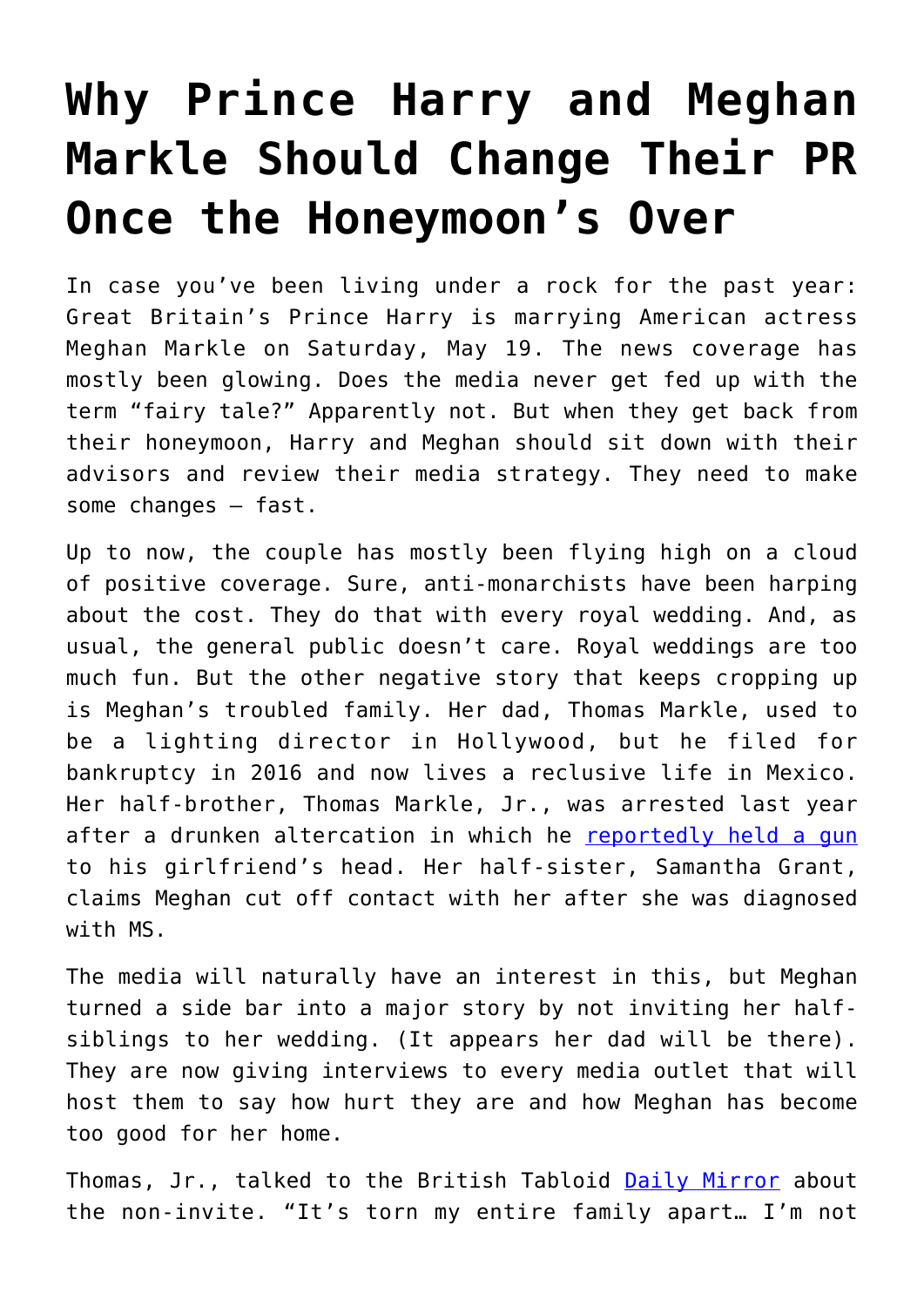bitter, just baffled. It's hurtful given how close we once were. Meg likes to portray herself as a humanitarian, a people's person and a charitable person but she is none of those things to her family."

Of course, there are always two sides to every story. It is unlikely that Thomas, Jr., and Samantha are the totally innocent victims of Meghan's snobbishness. They may have truly wronged her. But the fact is: she should have sucked it up and invited them. It would have stopped them from constantly badmouthing her. And it's not like anyone would be offended by their presence. We all have a few relatives we wish we could forget.

In fact, Meghan's soon-to-be sister-in-law, Kate, Duchess of Cambridge, knows all about this problem. Kate's uncle, Gary Goldsmith, has been married four times, talks about his famous niece to the media, and was secretly filmed offering cocaine to an undercover journalist. He arguably is as bad as any member of the Markle clan. Did Kate still invite him to her wedding? Yes, she did. She made a statement that family is family, no matter how much you disapprove of their behavior. Ms. Markle should have followed Kate's example.

And it doesn't seem like Harry is giving his fiancée very good advice. He even fanned the flames of this story in January when he said in a radio interview that Meghan loved spending Christmas with him and the royal family because "it's the family that I suppose she's never had."

That gave Samantha an opening to shoot back on Twitter, "She has a large family. She always did. Our dad is amazing and completely self sacrificing. We made it so that she had two houses. How fun it was!" Even pro-royal media outlets covered Samantha's Tweet because Harry's comments had made Meghan's family a legit news story.

And this is hardly the first time he has put his foot in his mouth. Harry should consider the example of his grandmother,